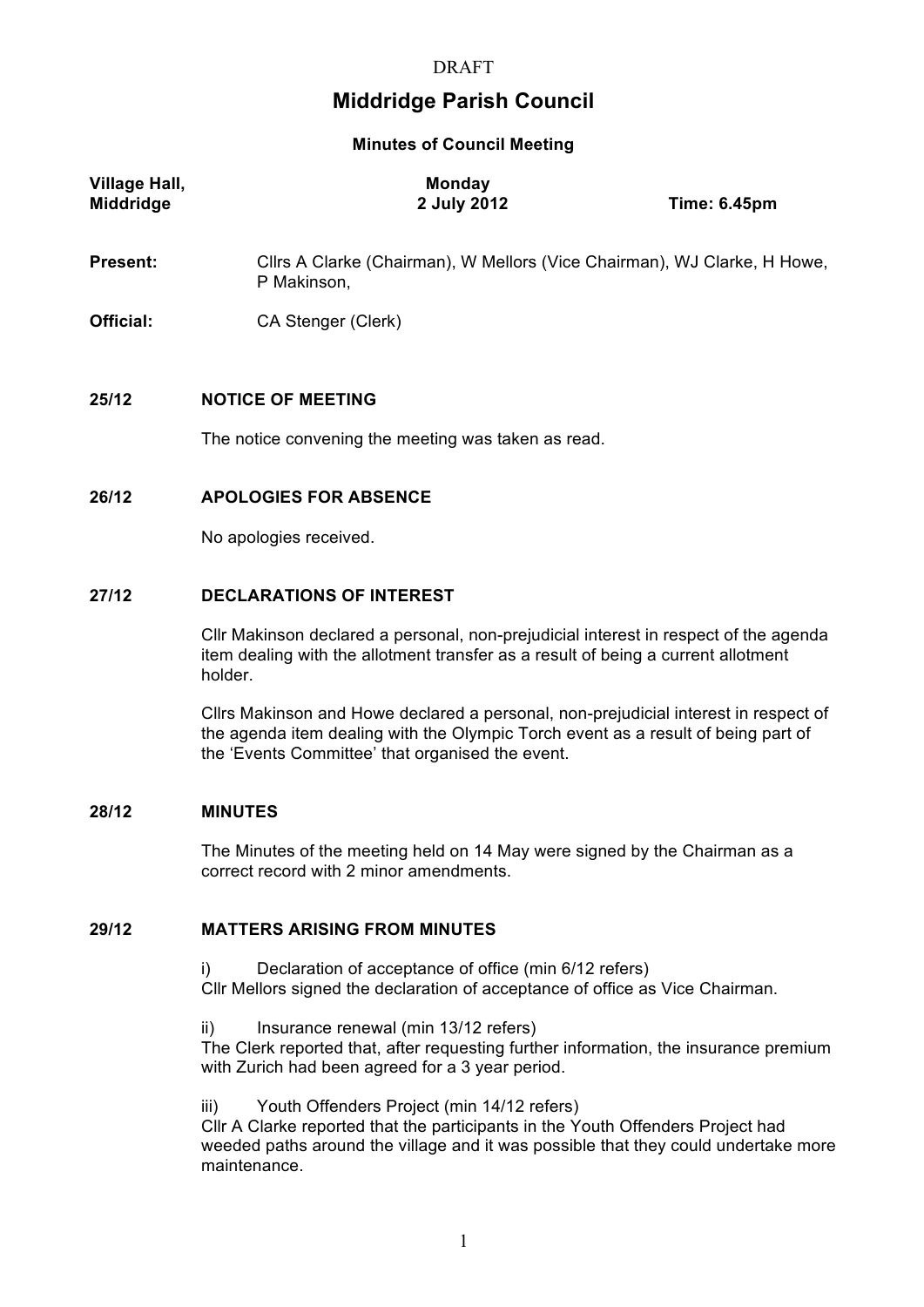# DRAFT

iv) Queen's Diamond Jubilee (min 20/12 i) refers)

The weather vane had been procured and erected at a total cost of £220. Cllr A Clarke gave out 7 mugs to children residing in the village who did not attend schools in the GAMP area, on behalf of GAMP. The £5 souvenir coins were no longer available to purchase therefore Cllr A Clarke procured Jubilee books from Waterstones/Amazon and these were given out to resident children under 16 that had requested them. The lighting of the Jubilee Beacon was very well supported by residents.

v) Olympic Torch (min 20/12 ii) refers)

It was agreed that the Olympic Torch event was very successful, very well attended and an asset to the village. Ian Hayman was very supportive of both the Jubilee Beacon and Olympic Torch events, arranging last minute grass cutting.

**RESOLVED** that the Clerk draft a letter of thanks to Ian Hayman, and pass on thanks to all involved in the organising of the event.

# **30/12 ACCOUNTS FOR PAYMENT**

i) Members considered a schedule of Accounts for Payment, including a request from Middridge Events Committee for a donation to cover expenses from the recent Olympic Torch celebration (Salvation Army and Paul Gittins).

**RESOLVED** that the following accounts be approved for payment:-

| SE Landscaping                              | Grass cutting x 2 (May)                  |  | £212.50   |  |
|---------------------------------------------|------------------------------------------|--|-----------|--|
| <b>Robert Simpson</b>                       | Weather vane                             |  | £220.00   |  |
| C Stenger                                   | Wages - April to June                    |  | £230.10   |  |
| <b>HMRC</b>                                 | Tax liability - April to June            |  | £ 57.40   |  |
| C Stenger                                   | Reimbursement CDALC subscription         |  | £ 51.20   |  |
| Cllr A Clarke                               | Reimbursement for Jubilee souvenir books |  | £ 92.15   |  |
| <b>Salvation Army</b>                       | Donation for support - Olympic Torch     |  | £ 60.00   |  |
| <b>Paul Gittins</b>                         | Donation for support - Olympic Torch     |  | £ $40.00$ |  |
| Middridge Village Ass.                      | Donation for Village Fete raffle prize   |  | £ $40.00$ |  |
| <b>Walworth Castle</b>                      | Chairman's Dinner                        |  | £154.75   |  |
| C Stenger                                   | *Wages amendment - April to June         |  | £ 33.27   |  |
| <b>HMRC</b>                                 | *Tax liability amendment - April to June |  | £ $8.40$  |  |
| (*due to the increase in the Clerk's wages) |                                          |  |           |  |

# **31/12 GROUNDS MAINTENANCE & GENERAL REPAIRS**

i) Flowering Cherry

The flowering cherry tree near The Close is not flourishing and looking unwell. The Clerk had contacted Rodger Lowe who advised that all flowering cherry trees in the county were not doing very well, and stated he would look at the tree when next passing the village.

ii) Grass cutting

There had been a problem with grass cutting due to the wet weather, which resulted in a long gap between cuts. A letter of complaint had previously been sent to SE Landscaping regarding the standard of the grass cutting, and a response had been received giving reasons for the problems, such as wet weather and frequency of cut, with a recommendation that the grass be cut weekly rather than fortnightly. Information had also been received from Altogether Greener regarding grass cutting services.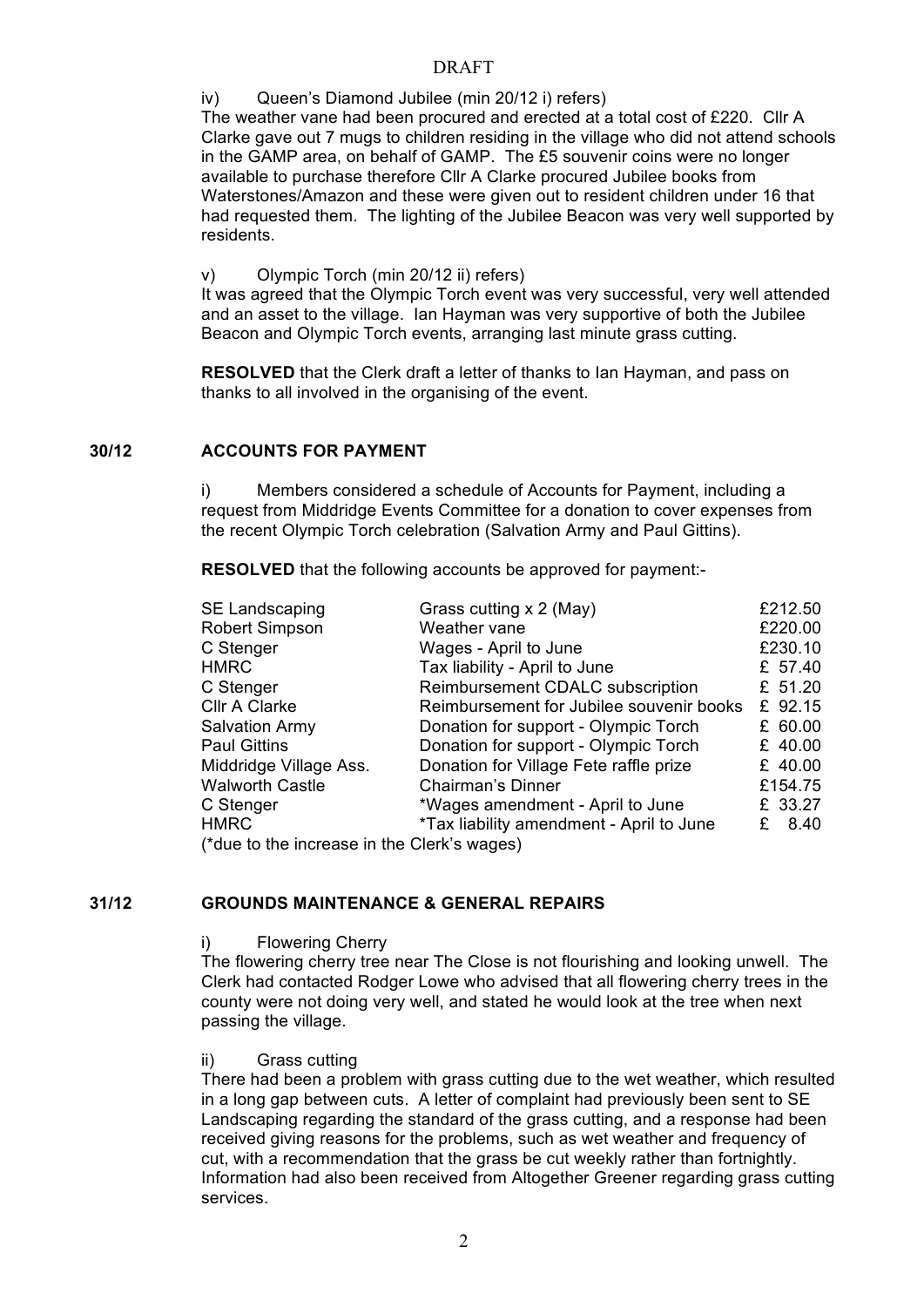#### DRAFT

**RESOLVED** that the quality be monitored and the Clerk keep details of Altogether Greener on file for future tenders.

#### **32/12 PROPOSED DISPOSAL OF ALLOTMENTS BY DURHAM COUNTY COUNCIL, MIDDRIDGE**

An email response from Fiona Bullen, advising of an offer of the transfer of the paddock area at market value, was discussed.

**RESOLVED** that the Clerk write again to Gerard Darby, Planning & Investment Manager at DCC, advising of members' dissatisfaction with the short response that provided no clarification of issues raised, and reiterating that all land should be transferred to the Parish Council at no cost.

#### **33/12 PLANNING APPLICATIONS**

There were no new applications to be noted. The Middridge Meadows application had been approved with conditions regarding the removal of basal growth and certain trees.

#### **34/12 CHILDREN'S' PLAY AREA**

Consideration was given to the Clerk's monthly inspection report regarding the condition of the Play Area and equipment – the Clerk reported the following issues:

- § Graffiti on the climbing structure and picnic table
- Tree branches had been broken off and were littering the ground
- The goal net was loose at the top
- There had been reports of anti-social behaviour by youths at the Play Area

The behaviour of youths at the Play Area was discussed at the preceding PACT meeting - the Neighbourhood Wardens and Community Police are aware of the situation and would be monitoring it.

**RESOLVED** that Cllrs A Clarke and WJ Clarke would inspect the Play Area further and remove the graffiti if possible.

# **35/12 C35 NEWTON AYCLIFFE TO SHILDON ROAD-TRAFFIC CALMING**

A report had been received from GAMP regarding traffic in the area - Speedwatch had reported that there were no problems with speeding in Middridge.

**RESOLVED** that Cllr A Clarke draft a document regarding lower speed limits.

#### **36/12 NEIGHBOURHOOD PLAN**

The Parish Council discussed the need to formally register their intention to develop a Neighbourhood Plan, and request that the Parish of Middridge be designated a Neighbourhood Area.

**RESOLVED** that the Clerk contact DCC to request that the Parish of Middridge be designated a Neighbourhood Area for the purposes of developing a Neighbourhood Plan.